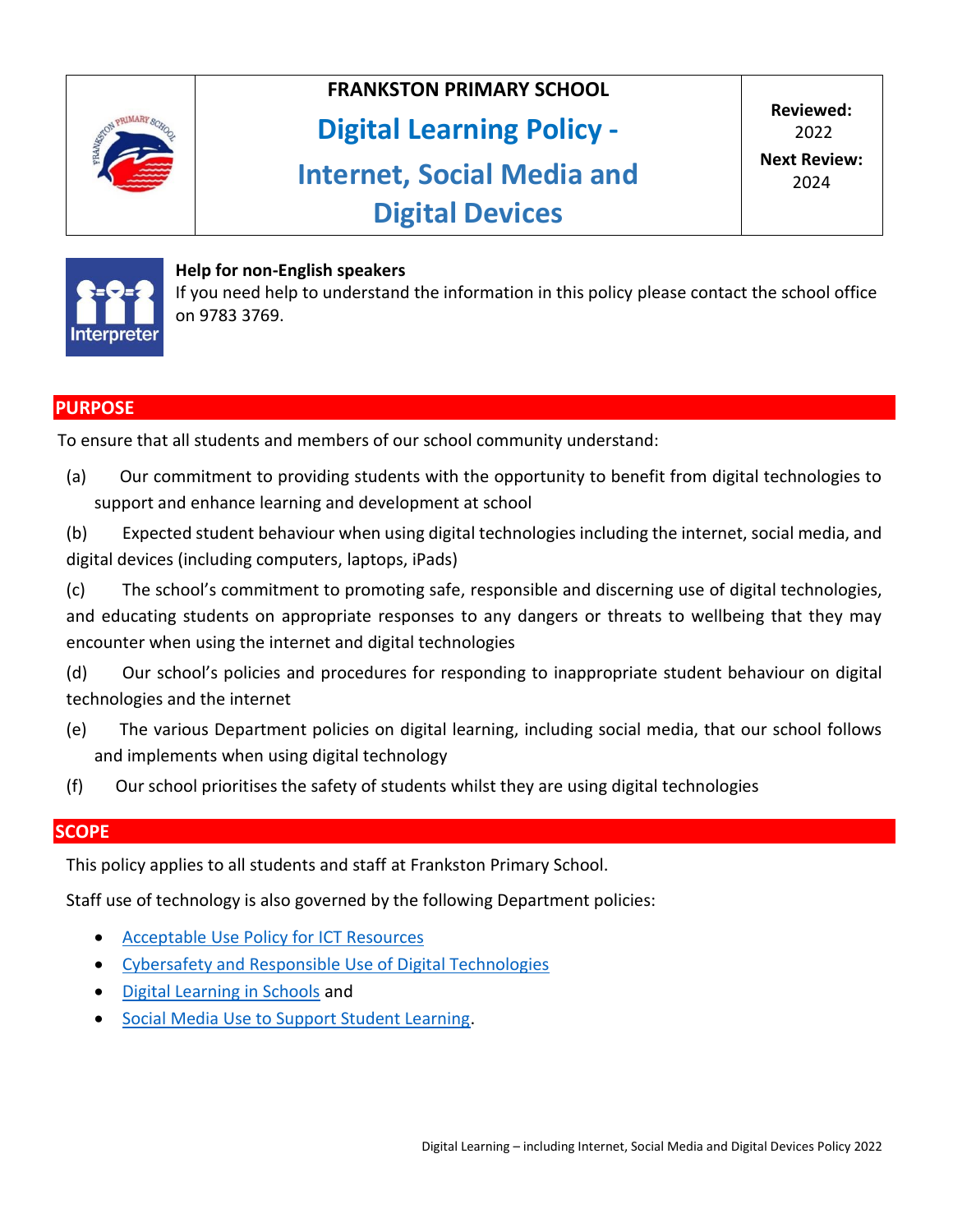Staff, volunteers and school councillors also need to adhere to codes of conduct relevant to their respective roles. These codes include:

- Frankston Primary School's Child Safety Code of Conduct
- [The Victorian Teaching Profession Code of Conduct](https://www.vit.vic.edu.au/__data/assets/pdf_file/0018/35604/Code-of-Conduct-2016.pdf) (teaching staff)
- [Code of Conduct for Victorian Sector Employees](https://www2.education.vic.gov.au/pal/code-conduct/overview) (staff)
- [Code of Conduct for Directors of Victorian Public Entities](https://www2.education.vic.gov.au/pal/school-council-conduct/policy) (school councillors)

# **DEFINITIONS**

For the purpose of this policy, 'digital technologies' are defined as digital devices, tools, applications and systems that students and teachers use for learning and teaching; this includes Department-provided software and locally sourced devices, tools and systems.

#### **POLICY**

#### **Vision for Digital Learning at our School**

The use of digital technologies is a mandated component of the Victorian Curriculum F-10.

Safe and appropriate use of digital technologies, including the internet, apps, computers and tablets, can provide students with rich opportunities to support learning and development in a range of ways.

Through increased access to digital technologies, students can benefit from learning that is interactive, collaborative, personalised, engaging and transformative. Digital technologies enable our students to interact with and create high quality content, resources and tools. It also enables personalised learning tailored to students' particular needs and interests and transforms assessment, reporting and feedback, driving new forms of collaboration and communication.

Frankston Primary School believes that the use of digital technologies at school allows the development of valuable skills and knowledge and prepares students to thrive in our globalised and inter-connected world. Our school's vision is to empower students to use digital technologies safely and appropriately to reach their personal best and fully equip them to contribute positively to society as happy, healthy young adults.

# **Safe and Appropriate use of Digital Technologies**

Digital technologies, if not used appropriately, may present risks to users' safety or wellbeing. At Frankston Primary School, we are committed to educating all students to use digital technologies safely, equipping students with the skills and knowledge to navigate the digital world.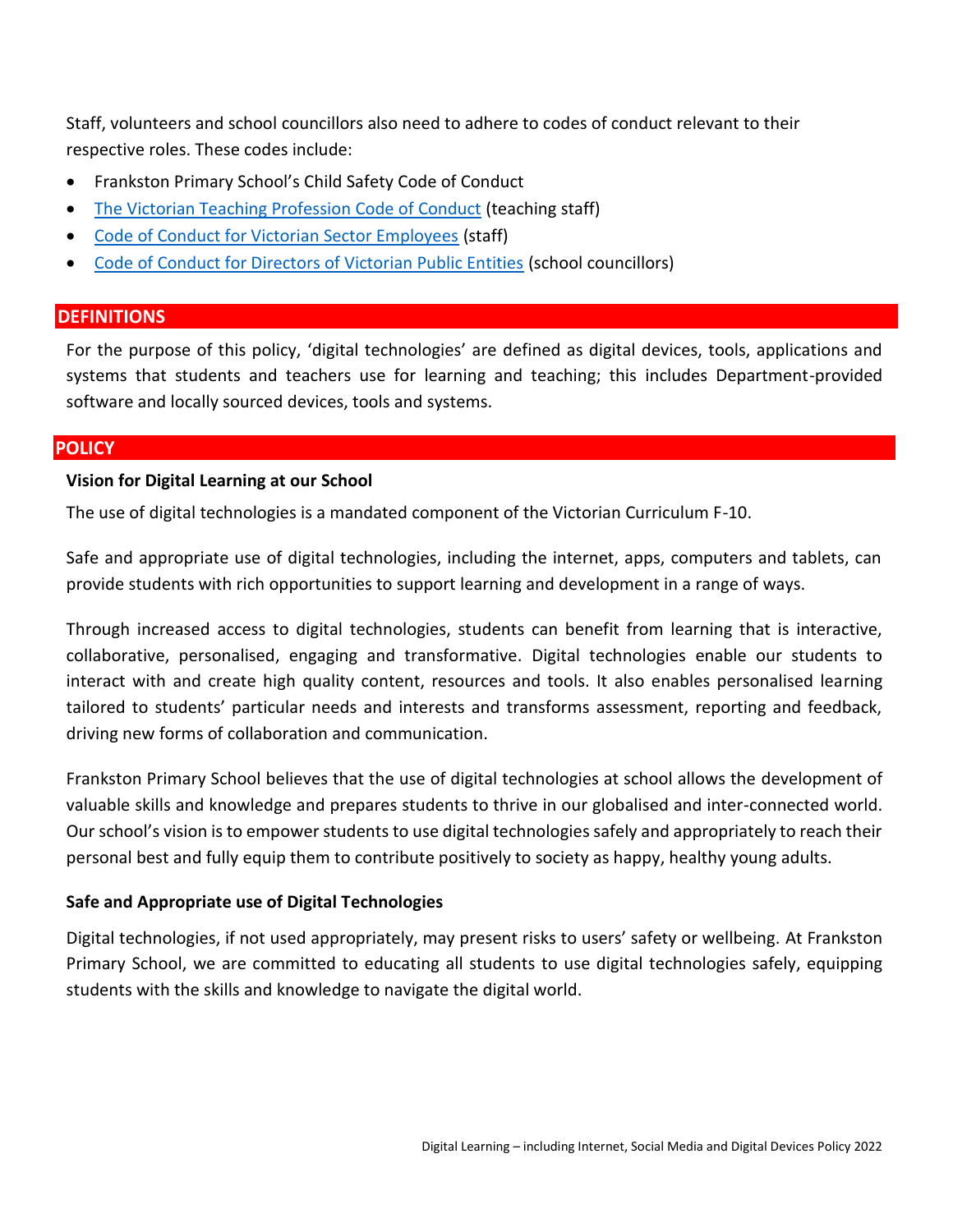# At Frankston Primary School, we:

- use online sites and digital tools that support students' learning, and focus our use of digital technologies on being learning-centred
- use digital technologies in the classroom for specific purpose with targeted educational or developmental aims
- supervise and support students using digital technologies for their schoolwork
- effectively and responsively address any issues or incidents that have the potential to impact on the wellbeing of our students
- discuss e-smart behaviours to educate our students to be safe, responsible and discerning users of digital technologies
- educate our students about digital issues such as privacy, intellectual property and copyright, and the importance of maintaining their own privacy and security online
- actively educate and remind students of our *Student Wellbeing and Engagement Policy* that outlines our school's values and expected student behaviour, including online behaviours
- have an Acceptable Use Agreement outlining the expectations of students when using digital technologies for their schoolwork
- use clear protocols and procedures to protect students working in online spaces, which includes reviewing the safety and appropriateness of online tools and communities and removing offensive content at the earliest opportunity
- educate our students on appropriate responses to any dangers or threats to wellbeing that they may encounter when using the internet and other digital technologies
- provide a filtered internet service at school to block access to inappropriate content
- refer suspected illegal online acts to the relevant law enforcement authority for investigation
- support parents and carers to understand the safe and responsible use of digital technologies and the strategies that can be implemented at home through regular updates in our newsletter and information sheets

It is the responsibility of all students to protect their own password and not divulge it to another person. If a student or staff member knows or suspects an account has been used by another person, the account holder must notify their classroom teacher immediately.

All messages created, sent or retrieved on the school's network are the property of the school. The school reserves the right to access and monitor all messages and files on the computer system, as necessary and appropriate. Communications including text and images may be required to be disclosed to law enforcement and other third parties without the consent of the sender.

Information on supervision arrangements for students engaging in digital learning activities is available in our Yard Duty and Supervision Policy.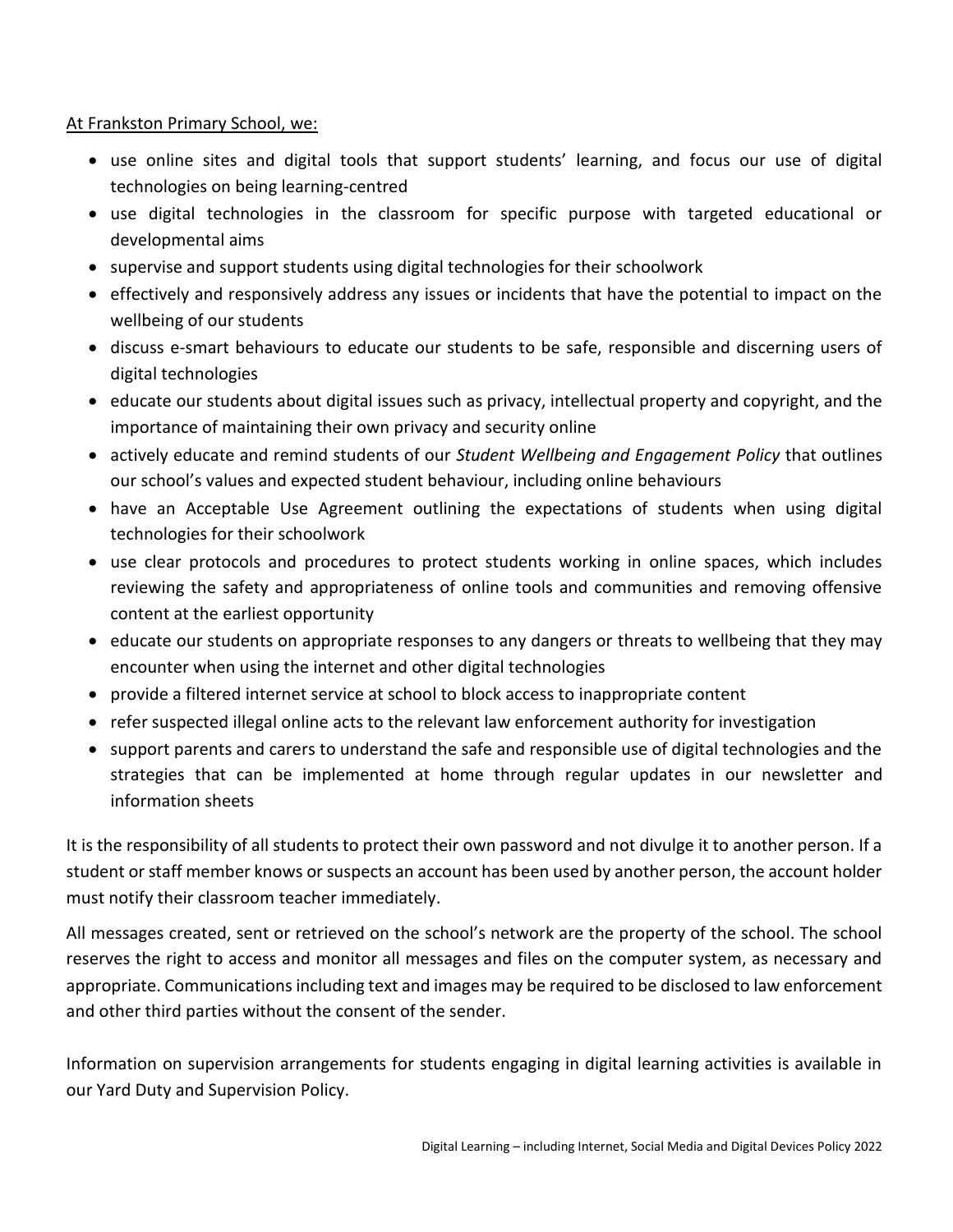#### **Social Media Use**

Our school follows the Department's policy on [Social Media Use to Support Learning](https://www2.education.vic.gov.au/pal/social-media/policy) to ensure social media is used safely and appropriately in student learning and to ensure appropriate parent notification occurs or, where required, consent is sought. Where the student activity is visible to the public, it requires consent.

In accordance with the Department's policy on social media, staff will not 'friend' or 'follow' a student on a personal social media account, or accept a 'friend' request from a student using a personal social media account unless it is objectively appropriate, for example where the student is also a family member of the staff.

If a staff member of our school becomes aware that a student at the school is 'following' them on a personal social media account, Department policy requires the staff member to ask the student to 'unfollow' them, and to notify the school and/or parent or carer if the student does not do so.

Frankston Primary School has two social media accounts – Facebook and Instagram. These social media platforms are used solely for school promotional purposes in the community, with parents and carers opting to sign a permission form each year for their child's picture to be published on these platforms across the year.

#### **Student behavioural expectations**

When using digital technologies, students are expected to act and behave in a way that is consistent with Frankston Primary School's *Statement of Values and School Philosophy Policy, Student Wellbeing and Engagement Policy*, *Bullying Prevention Policy* and positive classroom learning behaviours including teacher directed-learning activities.

When a student acts in breach of the behaviour standards of our school community (including cyberbullying, using digital technologies to harass, threaten or intimidate, or viewing/posting/sharing of inappropriate or unlawful content), Frankston Primary School will institute a staged response, consistent with our student engagement and behaviour policies*.*

Breaches of this policy by students can result in a number of consequences which will depend on the severity of the breach and the context of the situation. This includes:

- removal of access to devices and alternate learning activities issued
- removal of network access privileges
- removal of email privileges
- removal of internet access privileges
- removal of printing privileges